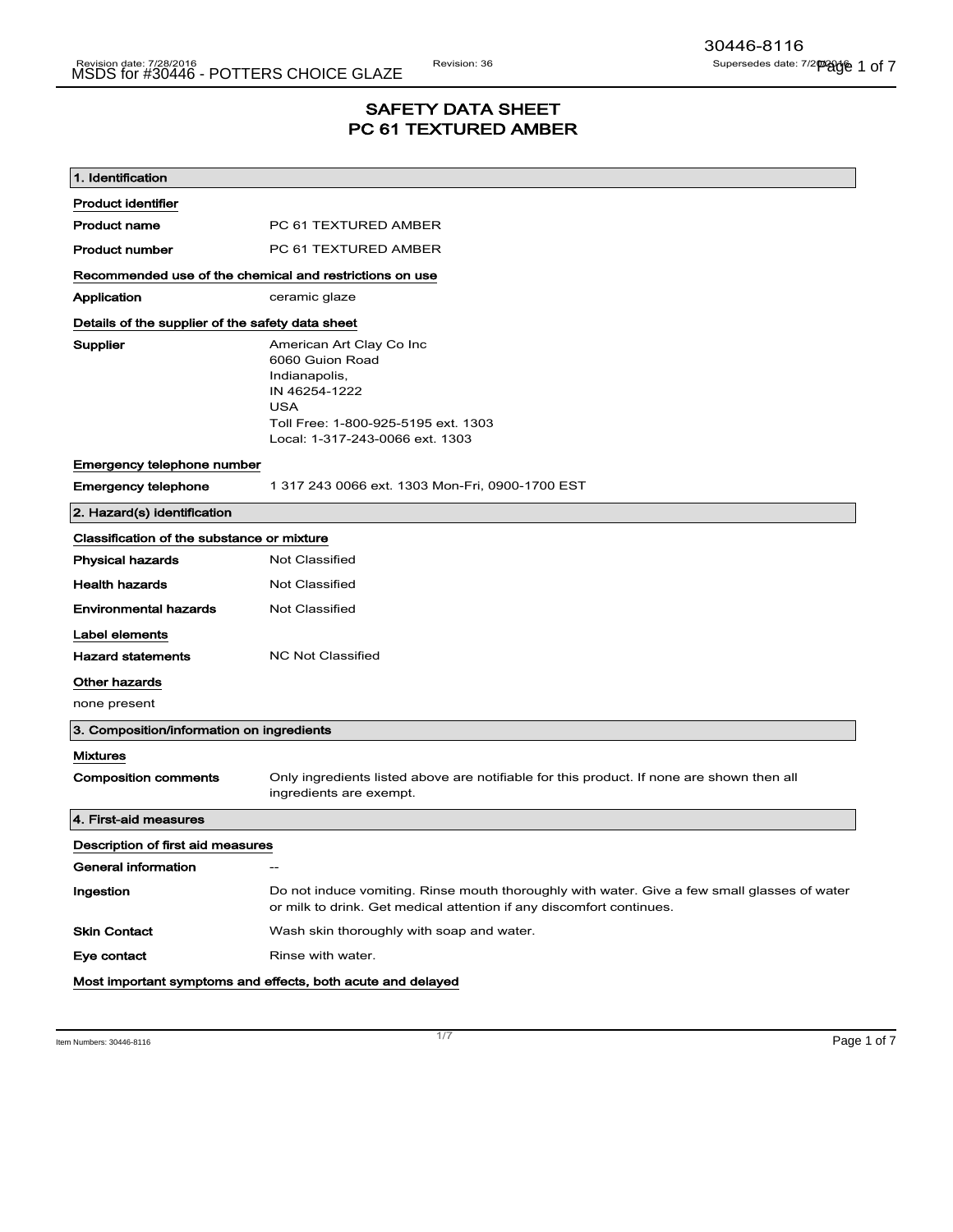# Inhalation **Read Section 2 for any specific precautions associated with this product. In general, breathing** any type of dust / mist can and may aggravate irritation of the throat and lungs. Ingestion **Read Section 2 for any specific precautions associated with the use of this product. Products** with specific warnings about ingestion will give guidance there. Skin contact **Read Section 2 for any specific precautions associated with the use of this product. In general** most ceramic glazes, clays and special products will tend to have a drying effect on the skin and may cause some sensitivity to users with sensitive skin. Eye contact **Read Section 2 for any specific precautions associated with the use of this product. In general** most ceramic and special products contain materials that maybe abrasive to eyes. Keeping materials from contacting the eyes is prudent. If contact does occur, flush with clean water, do not rub. Indication of immediate medical attention and special treatment needed Notes for the doctor Treat symptomatically. 5. Fire-fighting measures Extinguishing media Suitable extinguishing media Use fire-extinguishing media suitable for the surrounding fire. Special hazards arising from the substance or mixture Specific hazards The product is not believed to present a hazard due to its physical nature. Advice for firefighters Special protective equipment for firefighters Use protective equipment appropriate for surrounding materials. 6. Accidental release measures Personal precautions, protective equipment and emergency procedures **Personal precautions** For personal protection, see Section 8. Environmental precautions Environmental precautions Please read Section 2 completely. If any environmental warnings such as; H411 or H412 are listed in Section 2, please use appropriate procedures when disposing of product and container. Do not put materials into waterways or sewers. Methods and material for containment and cleaning up Methods for cleaning up Collect spillage for reclamation or absorb in vermiculite, dry sand or similar material Reference to other sections For waste disposal, see Section 13. For personal protection, see Section 8. 7. Handling and storage Precautions for safe handling Usage precautions **Read label before use. Do not eat, drink or smoke when using this product. Good personal** hygiene procedures should be implemented. Wash hands and any other contaminated areas of the body with soap and water before leaving the work site. Conditions for safe storage, including any incompatibilities Storage precautions Store in tightly-closed, original container in a dry and cool place. Specific end uses(s) Specific end use(s) The identified uses for this product are detailed in Section 1.2.

ltem Numbers: 30446-8116  $\overline{\phantom{0}}$   $\overline{\phantom{0}}$   $\overline{\phantom{0}}$   $\overline{\phantom{0}}$   $\overline{\phantom{0}}$   $\overline{\phantom{0}}$   $\overline{\phantom{0}}$   $\overline{\phantom{0}}$   $\overline{\phantom{0}}$   $\overline{\phantom{0}}$   $\overline{\phantom{0}}$   $\overline{\phantom{0}}$   $\overline{\phantom{0}}$   $\overline{\phantom{0}}$   $\overline{\phantom{0}}$   $\overline{\phantom{0}}$   $\overline$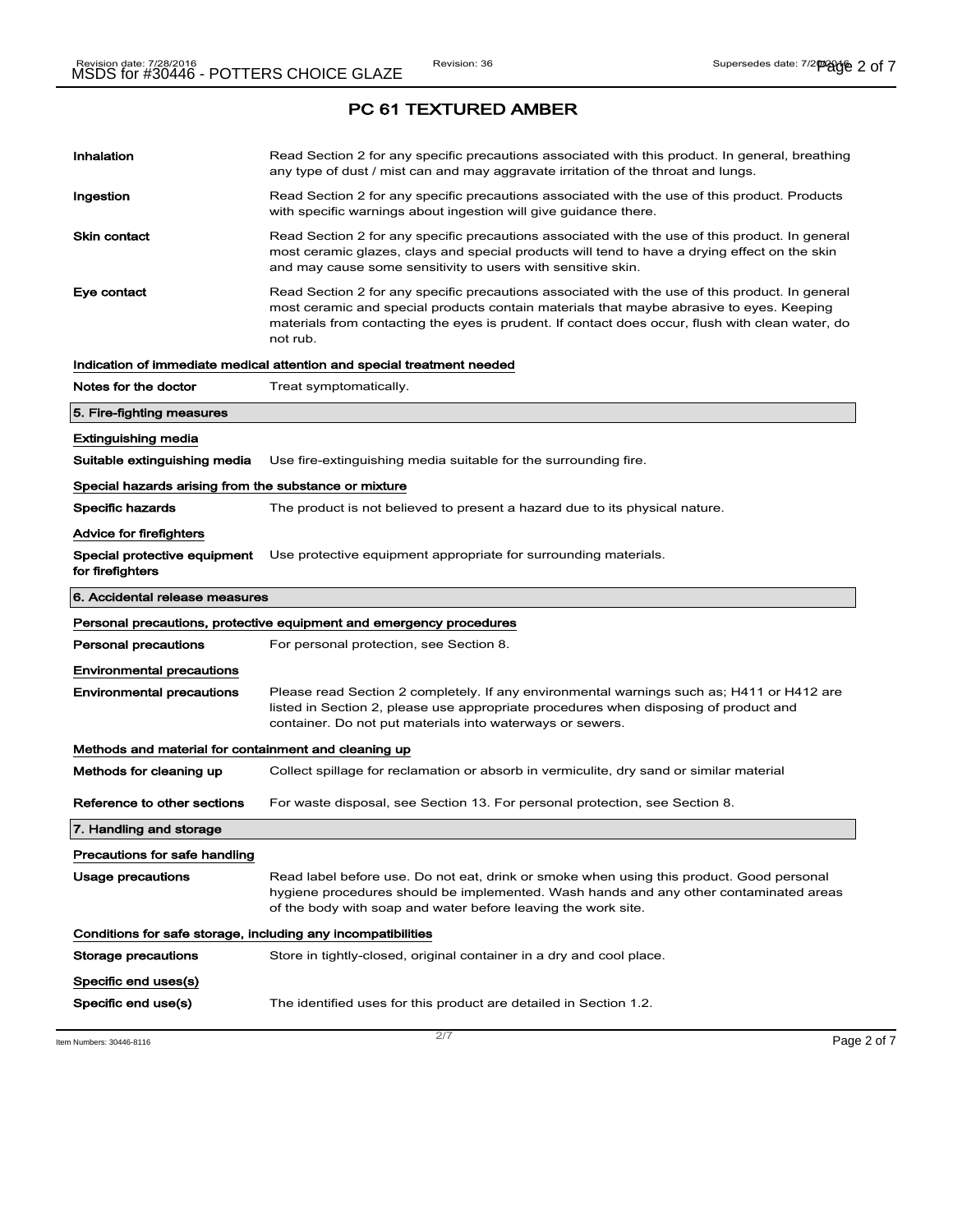| 8. Exposure Controls/personal protection |                                                                                                                                                                                                                      |  |
|------------------------------------------|----------------------------------------------------------------------------------------------------------------------------------------------------------------------------------------------------------------------|--|
| <b>Control parameters</b>                |                                                                                                                                                                                                                      |  |
| Ingredient comments                      | Only ingredients listed n Section 3 are notifiable for this product. If none are shown then all<br>ingredients are exempt.                                                                                           |  |
| <b>Exposure controls</b>                 |                                                                                                                                                                                                                      |  |
| Appropriate engineering<br>controls      | No specific ventilations requirements unless the "FAN" pictogram is shown above or specified<br>in Section 2.                                                                                                        |  |
| Eye/face protection                      | No specific eye protection required unless the "EYE PROTECTION" pictogram is shown<br>above or specified in Section 2.                                                                                               |  |
| <b>Hand protection</b>                   | No specific hand protection required unless the "HAND PROTECTION" pictogram is shown<br>above or specified in Section 2.                                                                                             |  |
| Hygiene measures                         | Using good personal hygiene practices is always appropriate. Keeping a clean work space,<br>cleaning up properly when done, and not eating, drinking or smoking when using this product.                             |  |
| <b>Respiratory protection</b>            | No specific respiratory protection required unless the "RESPIRATOR" pictogram is shown<br>above or specified in Section 2. Using the appropriate certified protection for the operation is<br>important if required. |  |

9. Physical and Chemical Properties

## Information on basic physical and chemical properties

| Appearance                                      | Colored liquid.           |
|-------------------------------------------------|---------------------------|
| Color                                           | Various colors.           |
| Odor                                            | Almost odorless.          |
| <b>Odor threshold</b>                           | No information available. |
| рH                                              | $6 - 8$                   |
| Melting point                                   | No information available. |
| Initial boiling point and range                 | No information available. |
| <b>Flash point</b>                              | No information available. |
| <b>Evaporation rate</b>                         | No information available. |
| Flammability (solid, gas)                       | No information available. |
| Upper/lower flammability or<br>explosive limits | No information available. |
| Vapor pressure                                  | No information available. |
| <b>Relative density</b>                         | Greater than 1.0          |
| Solubility(ies)                                 | Not applicable.           |
| <b>Partition coefficient</b>                    | No information available. |
| Auto-ignition temperature                       | Not applicable.           |
| <b>Decomposition Temperature</b>                | No information available. |
| <b>Viscosity</b>                                | No information available. |
| <b>Explosive properties</b>                     | none                      |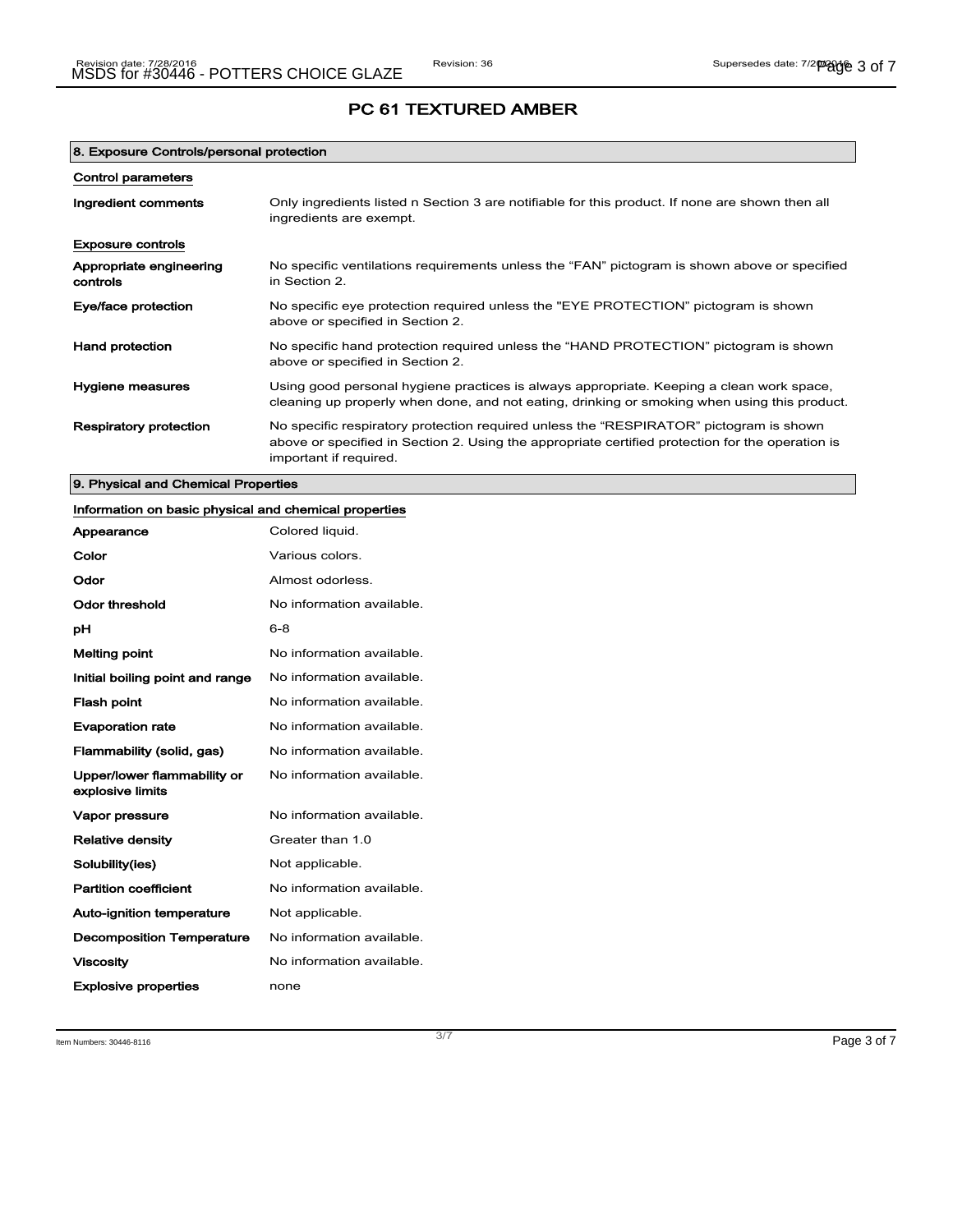| <b>Oxidizing properties</b>                                                         | none                                                                                                                                                                                                                                           |             |
|-------------------------------------------------------------------------------------|------------------------------------------------------------------------------------------------------------------------------------------------------------------------------------------------------------------------------------------------|-------------|
| Other information                                                                   | Not applicable.                                                                                                                                                                                                                                |             |
| 10. Stability and reactivity                                                        |                                                                                                                                                                                                                                                |             |
| Reactivity                                                                          | There are no known reactivity hazards associated with this product.                                                                                                                                                                            |             |
| <b>Stability</b>                                                                    | No particular stability concerns.                                                                                                                                                                                                              |             |
| Possibility of hazardous<br>reactions                                               | None known.                                                                                                                                                                                                                                    |             |
| Conditions to avoid                                                                 | None known.                                                                                                                                                                                                                                    |             |
| Materials to avoid                                                                  | None known.                                                                                                                                                                                                                                    |             |
| Hazardous decomposition<br>products                                                 | None known.                                                                                                                                                                                                                                    |             |
| 11. Toxicological information                                                       |                                                                                                                                                                                                                                                |             |
| Information on toxicological effects                                                |                                                                                                                                                                                                                                                |             |
| <b>Toxicological effects</b>                                                        | Please read Section 2 thoroughly to understand the toxicological risks, (if any) and<br>precautions for safe use (if any).                                                                                                                     |             |
| Acute toxicity - oral                                                               |                                                                                                                                                                                                                                                |             |
| ATE oral (mg/kg)                                                                    | 22,123.89                                                                                                                                                                                                                                      |             |
| Acute toxicity - inhalation<br>ATE inhalation (dusts/mists<br>mg/l)                 | 66.37                                                                                                                                                                                                                                          |             |
| Skin corrosion/irritation<br><b>Skin sensitization</b><br><b>Skin sensitization</b> | Please read Section 2 thoroughly to understand the toxicological risks (if any) and precautions<br>for safe use (if any).                                                                                                                      |             |
| Eye contact                                                                         | May cause temporary eye irritation.                                                                                                                                                                                                            |             |
| 12. Ecological Information                                                          |                                                                                                                                                                                                                                                |             |
| Ecotoxicity                                                                         | Please read Section 2 completely. If any environmental warnings such as; H411 or H412 are<br>listed in Section 2, please use appropriate procedures when disposing of product and<br>container. Do not put materials into waterways or sewers. |             |
| <b>Toxicity</b>                                                                     |                                                                                                                                                                                                                                                |             |
| Persistence and degradability                                                       |                                                                                                                                                                                                                                                |             |
| Persistence and degradability                                                       | No data available.                                                                                                                                                                                                                             |             |
| <b>Biodegradation</b>                                                               | Not inherently biodegradable.                                                                                                                                                                                                                  |             |
| Bioaccumulative potential                                                           |                                                                                                                                                                                                                                                |             |
| <b>Partition coefficient</b>                                                        | No information available.                                                                                                                                                                                                                      |             |
| Mobility in soil                                                                    |                                                                                                                                                                                                                                                |             |
| Item Numbers: 30446-8116                                                            | 4/7                                                                                                                                                                                                                                            | Page 4 of 7 |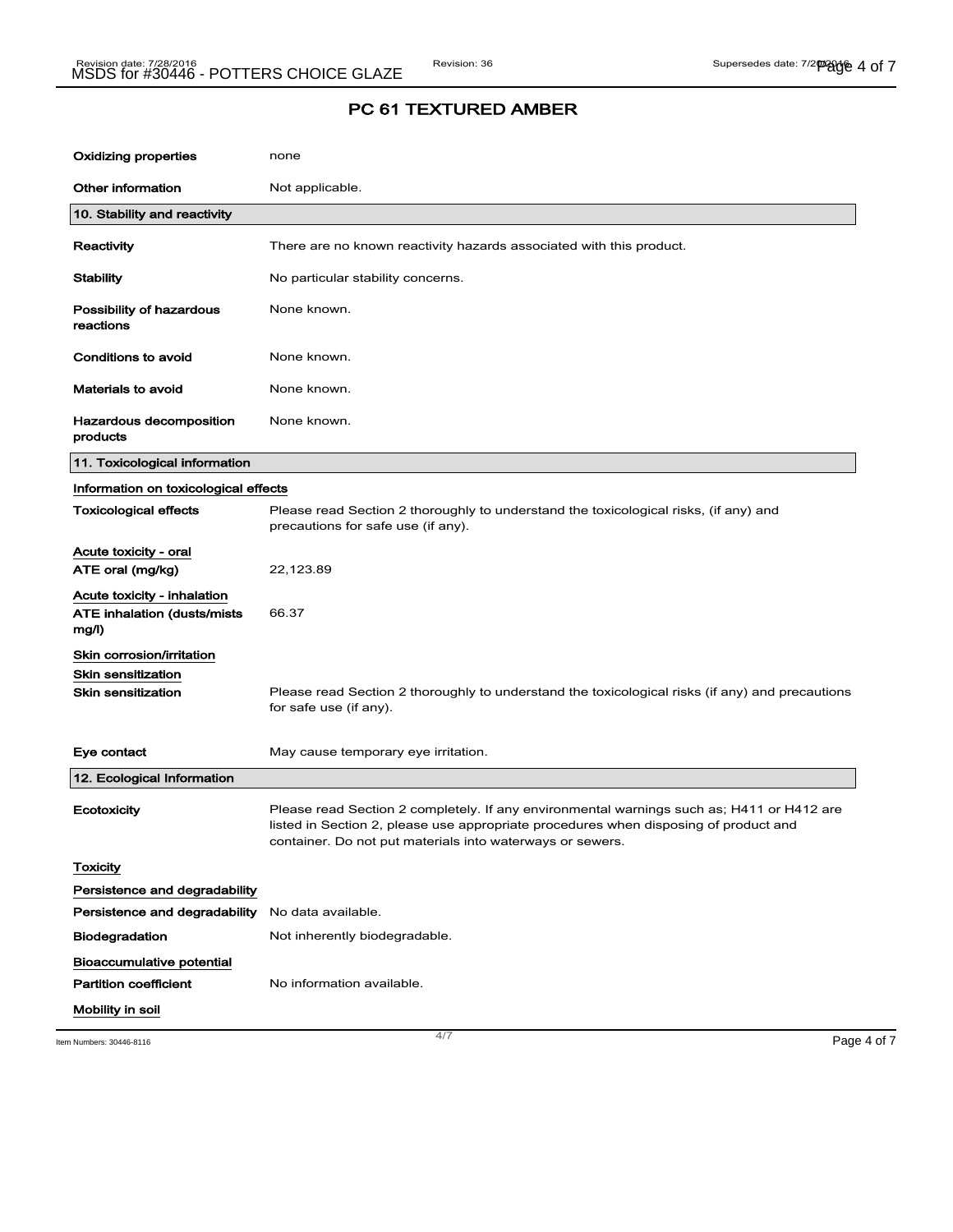| <b>Mobility</b>                       | Semi-mobile.                                                                                                                                                                                 |  |  |
|---------------------------------------|----------------------------------------------------------------------------------------------------------------------------------------------------------------------------------------------|--|--|
|                                       | Results of PBT and vPvB assessment                                                                                                                                                           |  |  |
| Results of PBT and vPvB<br>assessment | This product does not contain any substances classified as PBT or vPvB.                                                                                                                      |  |  |
| Other adverse effects                 |                                                                                                                                                                                              |  |  |
| Other adverse effects                 | None known.                                                                                                                                                                                  |  |  |
| 13. Disposal considerations           |                                                                                                                                                                                              |  |  |
| Waste treatment methods               |                                                                                                                                                                                              |  |  |
| <b>General information</b>            | Dispose of waste product or used containers in accordance with local regulations When<br>handling waste, the safety precautions applying to handling of the product should be<br>considered. |  |  |
| 14. Transport information             |                                                                                                                                                                                              |  |  |
| General                               | The product is not covered by international regulations on the transport of dangerous goods<br>(IMDG, IATA, DoT).                                                                            |  |  |
| <b>UN Number</b>                      |                                                                                                                                                                                              |  |  |
| Not applicable.                       |                                                                                                                                                                                              |  |  |
| UN proper shipping name               |                                                                                                                                                                                              |  |  |
| Not applicable.                       |                                                                                                                                                                                              |  |  |
| Transport hazard class(es)            |                                                                                                                                                                                              |  |  |
| No transport warning sign required.   |                                                                                                                                                                                              |  |  |
| Packing group                         |                                                                                                                                                                                              |  |  |
| Not applicable.                       |                                                                                                                                                                                              |  |  |
| <b>Environmental hazards</b>          |                                                                                                                                                                                              |  |  |

#### Environmentally Hazardous Substance

Please refer to Section 2 for any environmental hazards associated with this product. If H411/H412 warnings are shown then please verify packaging and labeling requirements for larger volumes.

#### Special precautions for user

Not applicable.

Transport in bulk according to Not applicable. Annex II of MARPOL 73/78 and the IBC Code

### 15. Regulatory information

### International Regulations

US State Regulations

California Proposition 65 Carcinogens and Reproductive Toxins

None of the ingredients are listed or exempt.

### Massachusetts "Right To Know" List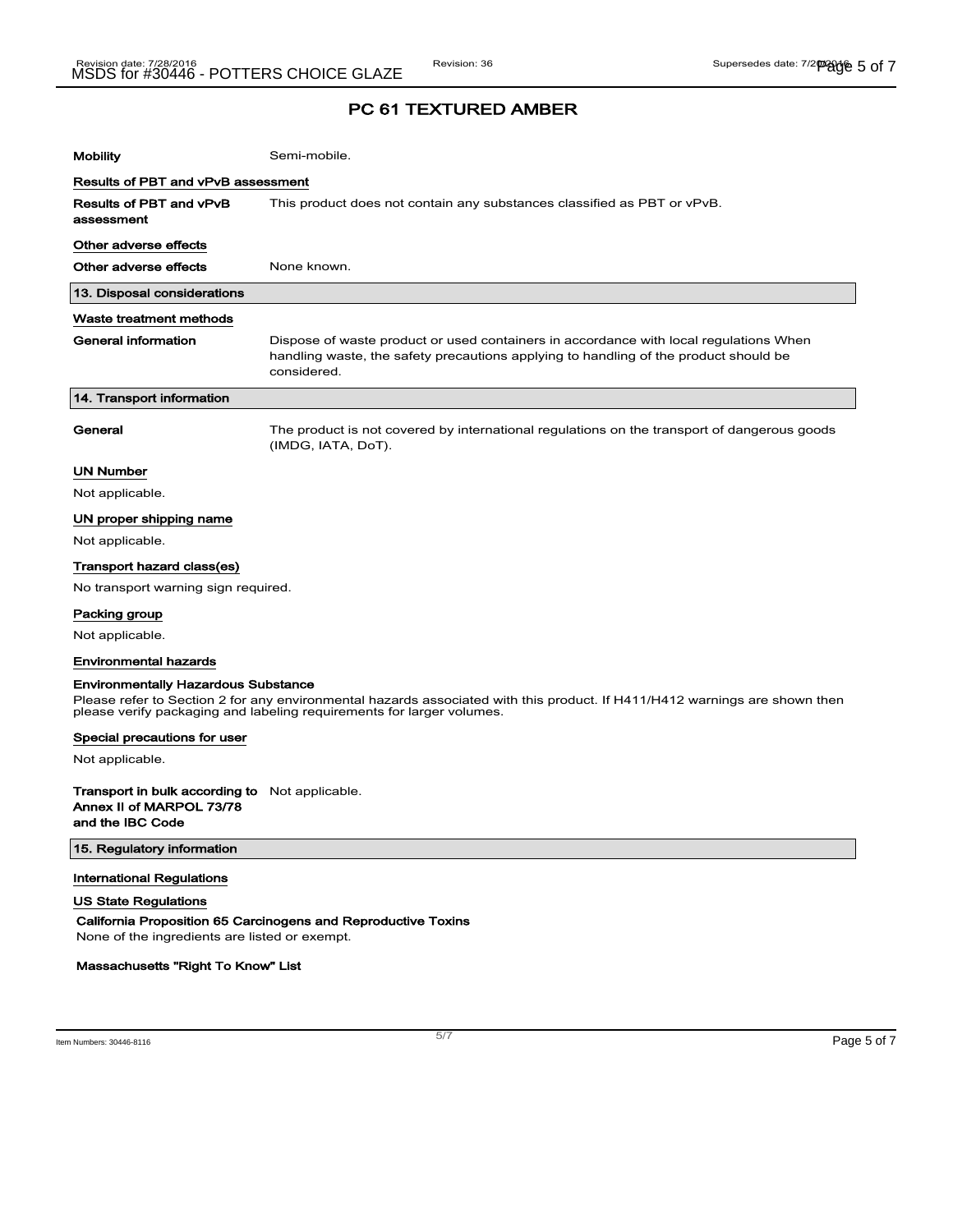Hydrated Aluminium Silicate 1-5% calcium carbonate and dolomite 5-10% silica 5-10% red iron oxide 1-5% 2-aminoethanol  $1%$ Hydrous Aluminium Silicate 1-5%

### Rhode Island "Right To Know" List

Hydrated Aluminium Silicate 1-5% calcium carbonate and dolomite 5-10% silica 5-10% red iron oxide 1-5% 2-aminoethanol <1% Hydrous Aluminium Silicate 1-5%

### Minnesota "Right To Know" List

Hydrated Aluminium Silicate 1-5% calcium carbonate and dolomite 5-10% silica 5-10% red iron oxide 1-5% 2-aminoethanol  $1%$ Hydrous Aluminium Silicate 1-5%

### New Jersey "Right To Know" List

Hydrated Aluminium Silicate 1-5% manganese dioxide 1-5%